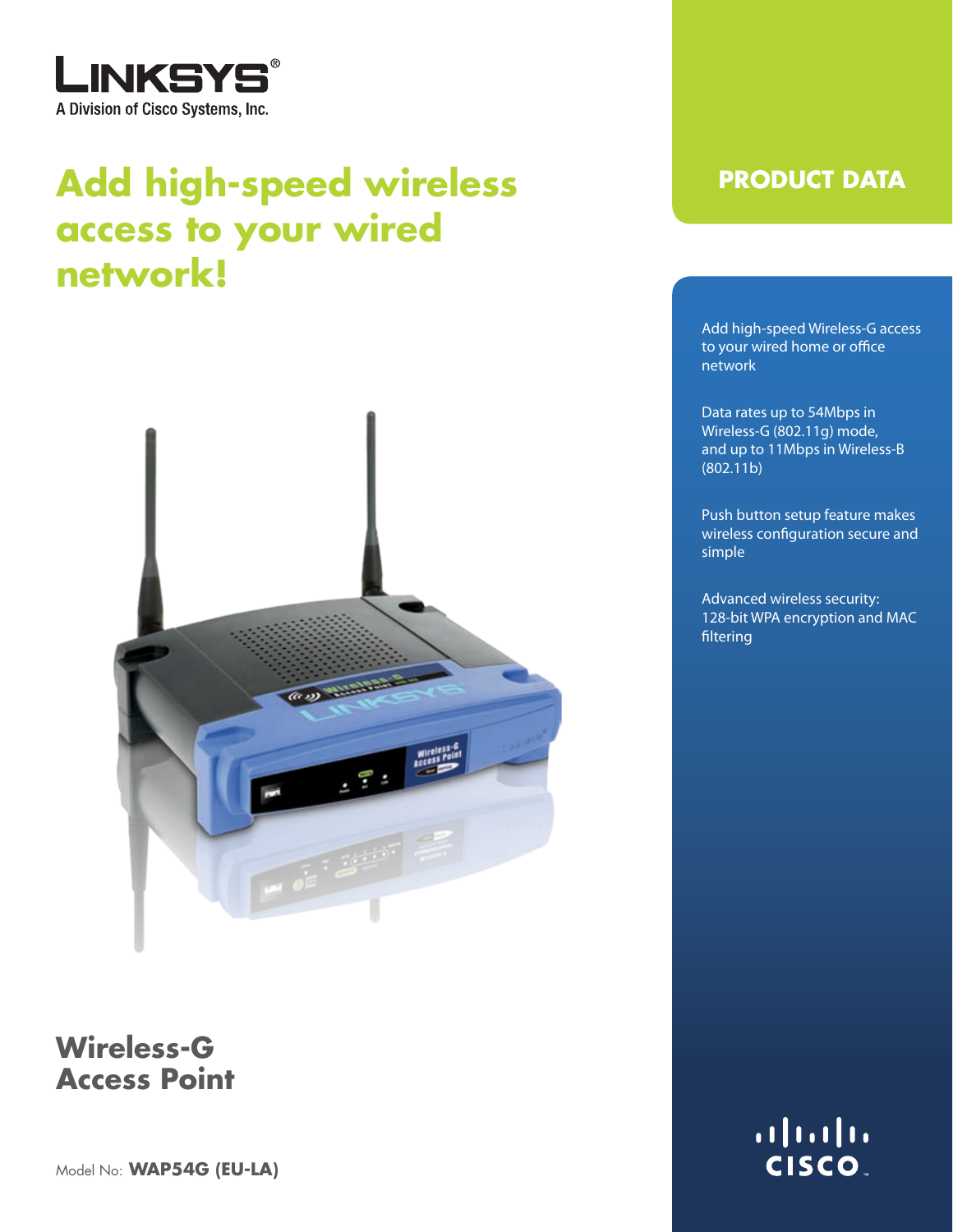### **PRODUCT DATA**

### **Features**

- IEEE 802.11g supports data rates up to 54Mbps
- Backwards compatible with existing IEEE 802.11b devices
- Easy wireless configuration with SecureEasySetup push button
- Supports WPA security and 64/128-bit WEP encryption
- Built-in web UI configuration for easy configuration from any Web-browser
- Firmware upgradable through web browser
- Supports Wireless Bridging, Wireless Repeater, MAC Address Filtering, and Event Logging
- Three-year warranty

## **Wireless-G Access Point**

The Linksys Wireless-G Access Point lets you connect Wireless-G (802.11g) or Wireless-B (802.11b) devices to your wired network so you can add PCs to the network with no cabling hassle. Create a "wireless bubble" in that hard-to-wire home or office space, and save the time, hassle, and expense of running cables. Plus, notebook PCs can travel around your home or office and stay connected wherever they go. Since both standards are built in, you can protect your investment in existing Wireless-B infrastructure, and migrate your network devices to screaming fast Wireless-G standard as your needs grow.

You can also use the Wireless-G Access Point as a kind of "cable-less cable" to connect remote areas together. Maybe Shipping is all the way across the warehouse from Receiving. Or maybe you want to set up a home office in your detached garage. With one Wireless-G Access Point in the garage and another one in the house, you're connected at up to 54Mbps – with no cable to run.

The new push button setup feature makes it easy to configure your wireless devices. Just push the button on the Access Point and on your other SecureEasySetup-enabled wireless device to automatically create an encryption-secured wireless connection. Wi-Fi Protected Access™ (WPA) protects your data and privacy with up to 128-bit industrial-strength encryption. You can use the MAC Address filter to decide exactly who has access to your wireless network. Access Point configuration is a snap with the web browser-based configuration utility.

The Linksys Wireless-G Access Point is the best way to add wireless capability to your existing home or small office network.